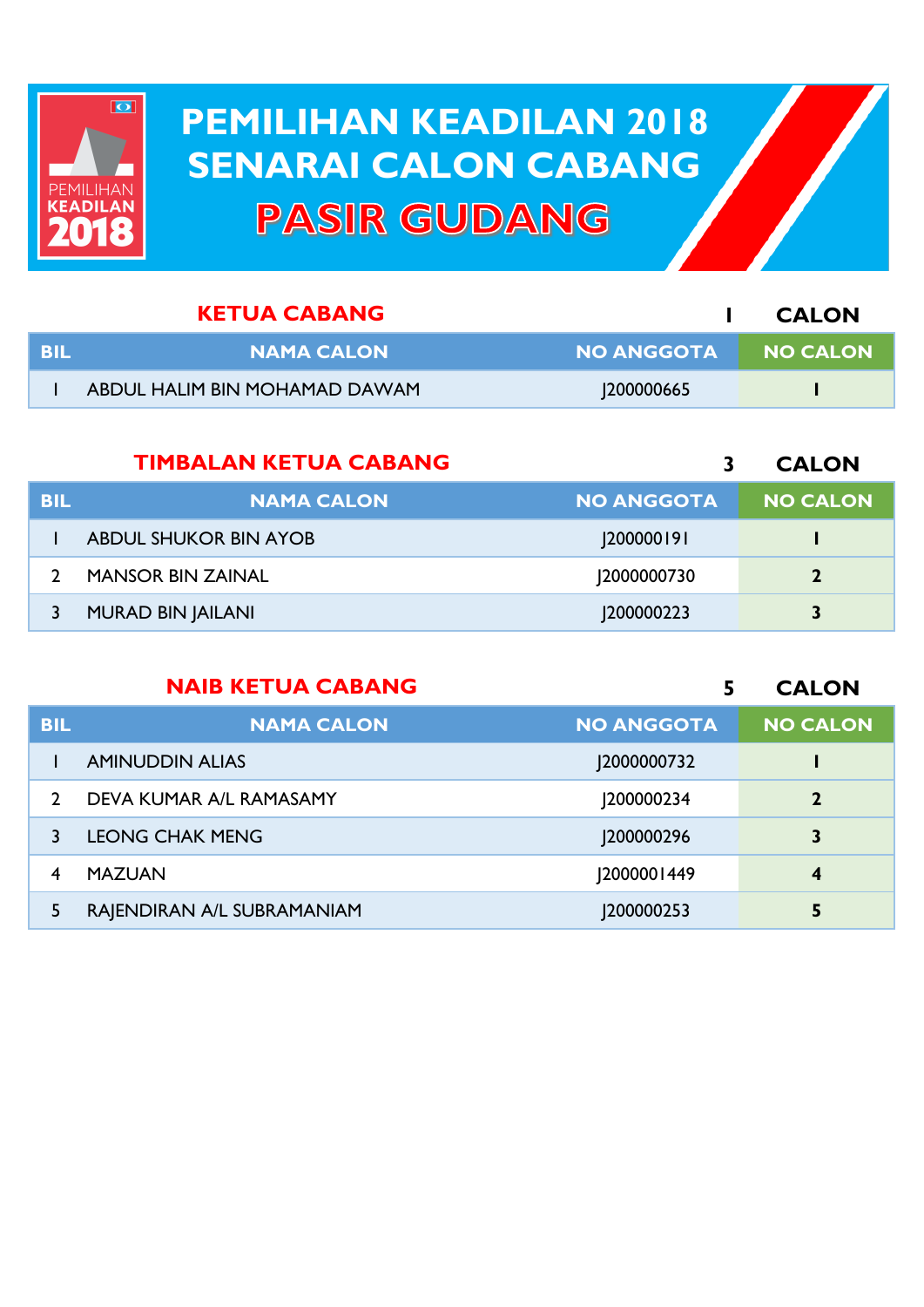## **CALON AHLI JAWATANKUASA CABANG**

| <b>BIL</b>     | <b>NAMA CALON</b>            | <b>NO ANGGOTA</b> | <b>NO CALON</b>         |
|----------------|------------------------------|-------------------|-------------------------|
|                | <b>ABD MALEK BIN TAMIN</b>   | J2000000856       |                         |
| $\mathcal{P}$  | ABD RANI BIN SULAIMAN        | <b>J20000002</b>  | $\overline{2}$          |
| 3              | <b>JAMAL BIN KAIMI</b>       | 200000293         | 3                       |
| $\overline{4}$ | <b>KERISNAN A/L RAMASAMY</b> | [20000024]        | $\overline{\mathbf{4}}$ |
| 5              | <b>MASRAN BIN PAIMAN</b>     | 200000068         | 5                       |
| 6              | <b>MOHD SHAFIE BIN OSMAN</b> | 200000225         | $\boldsymbol{6}$        |
| $\overline{7}$ | <b>ROHAIZAT BIN ABU</b>      | [200000193]       | 7                       |
| 8              | SIVA A/L ARUMUGAM            | 200000256         | 8                       |
| 9              | TAN PENG CHYE (DANNY)        | 2000000940        | 9                       |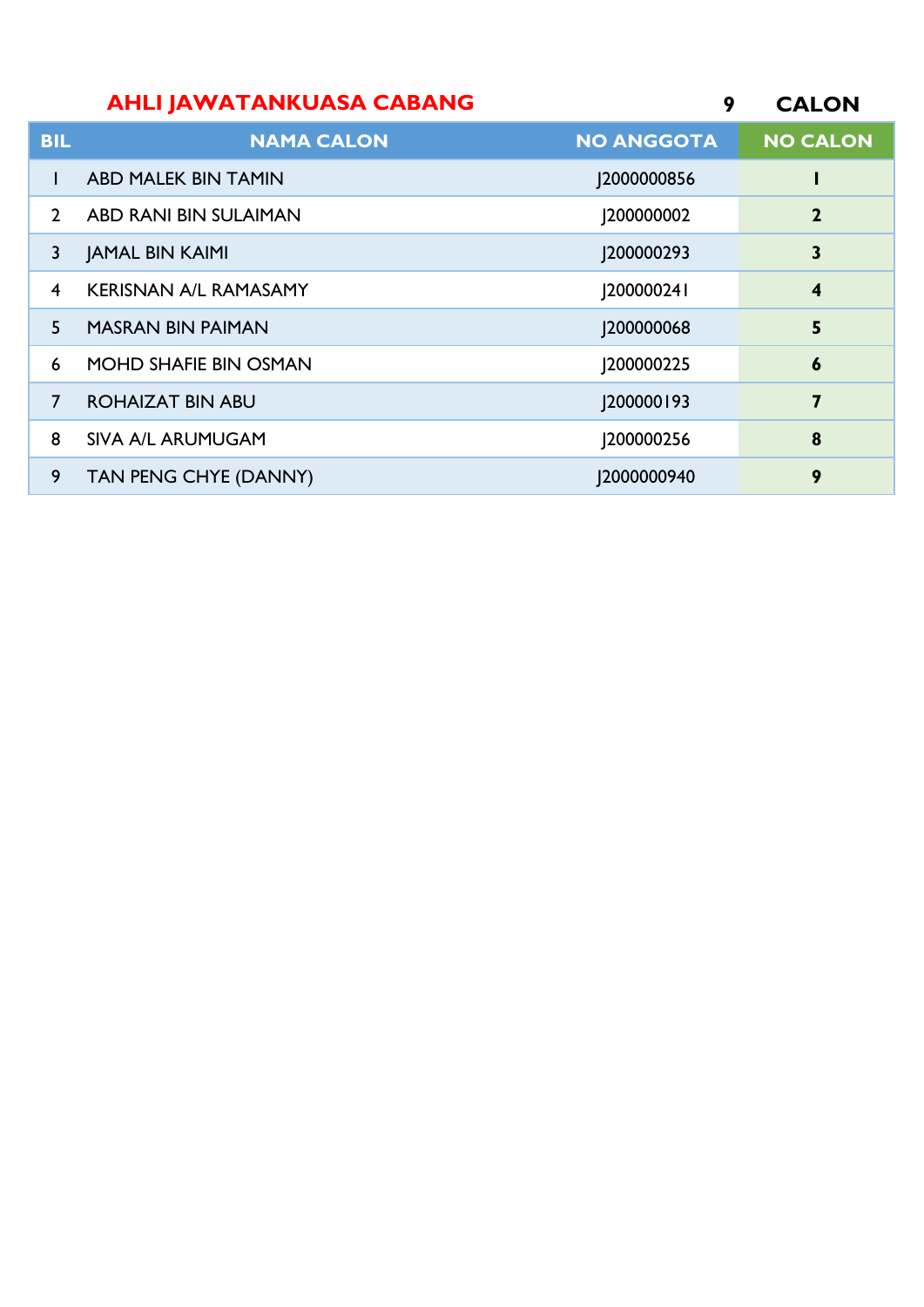| <b>KETUA AMK CABANG</b>        |                   | <b>CALON</b>    |
|--------------------------------|-------------------|-----------------|
| <b>NAMA CALON</b>              | <b>NO ANGGOTA</b> | <b>NO CALON</b> |
| <b>MOHD KHAIRI MOHD YASSIN</b> | 2000000892        |                 |

|     | <b>TIMBALAN KETUA AMK CABANG</b> |                     | <b>CALON</b> |
|-----|----------------------------------|---------------------|--------------|
| BIL | <b>NAMA CALON</b>                | NO ANGGOTA NO CALON |              |
|     | <b>MOHD BAKHRI BIN ABU</b>       | 200000297           |              |

|     | <b>NAIB KETUA AMK CABANG</b> |                   | <b>CALON</b>    |
|-----|------------------------------|-------------------|-----------------|
| BIL | <b>NAMA CALON</b>            | <b>NO ANGGOTA</b> | <b>NO CALON</b> |
|     | SURIA VENGADESH A/L KERISNAN | 12000000883       |                 |

|      | <b>AHLI JAWATANKUASA AMK CABANG</b> |                   | <b>CALON</b>    |
|------|-------------------------------------|-------------------|-----------------|
| -BIL | <b>NAMA CALON</b>                   | <b>NO ANGGOTA</b> | <b>NO CALON</b> |
|      | <b>DINESH NAIR A/L NARAYANAN</b>    | <b>200000235</b>  |                 |
|      | KHAIRULNIZAM BIN SHAHADAN           | 1200000639        | $\mathbf{2}$    |